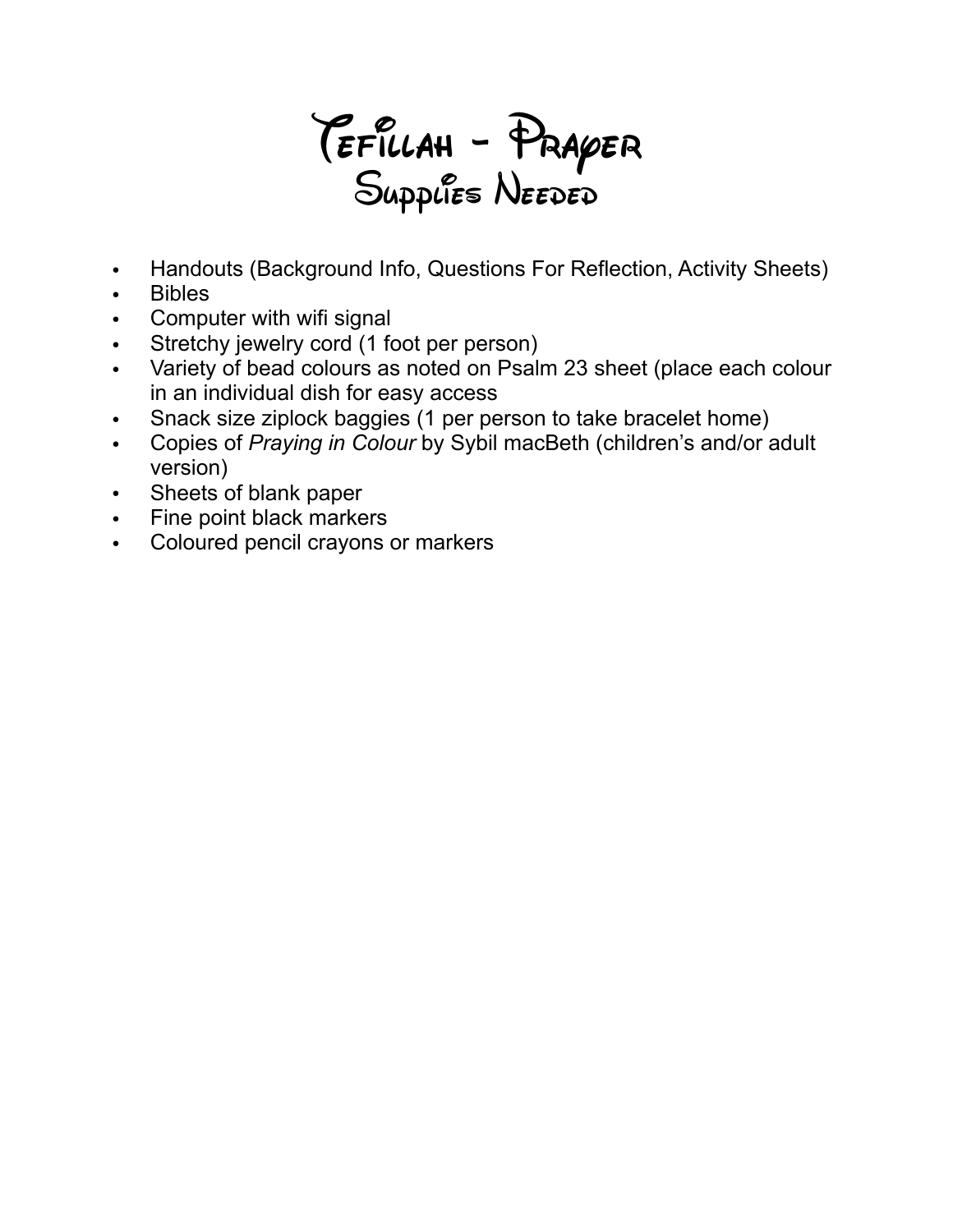Tefillah - Prayer Background Info

- Read Deut. 6:4.
- Tefillah is described as a 'labour of the heart'. It can be anytime that you want to share whatever is on your heart with your Creator.
- Scripture instructs Jews to recite the 'Shema', "Hear O Israel, the Lord so our God, the Lord alone." upon waking and sleeping.
- Lauren Winner notes that, "prayer is a conversation between two people, and one of them is God."
- Jews practice spontaneous and rote prayers. Lauren Winner says of spontaneous prayers, "Spontaneous prayers are "to the liturgy what grace notes are to a musical score: They decorate, but never drown out, the central theme." and of rote prayers, "If roteness is a danger, it is also the way the liturgy works. When you don't have to think all of the time about what words you are going to say next, you are free to fully enter into the act of praying; you are free to participate in the life of God."
- Sometimes in prayer we get to express our feelings, better still when in the act of praying, our feelings change.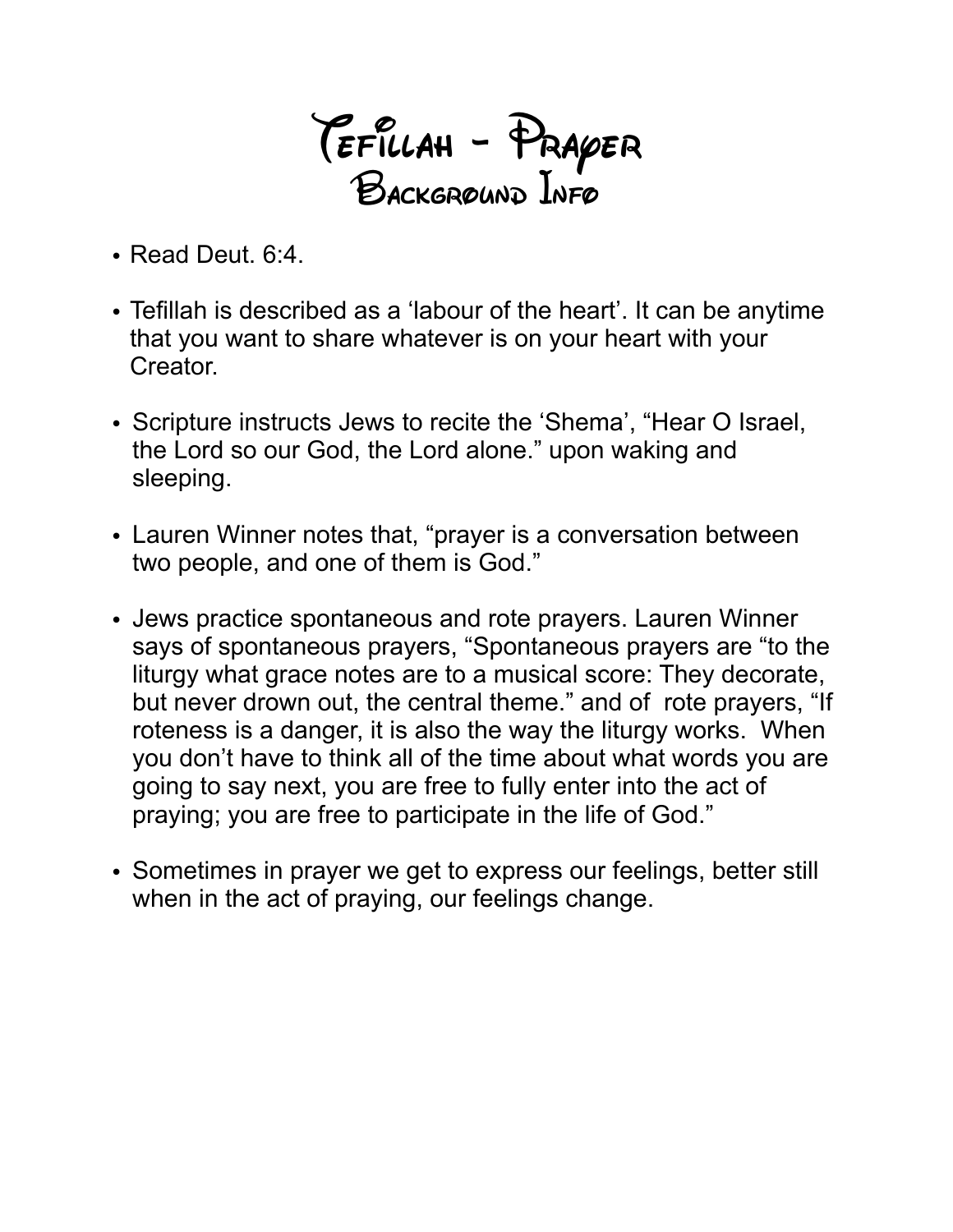Tefillah - Prayer Questions For Reflection

- What does prayer mean to you?
- Jesus modelled a variety of prayer practices. He used the psalms when praying and also taught the 'Lord's Prayer' to his disciples to teach about and use when praying; Jesus also prayed spontaneously as he did in the garden before His arrest. What forms of prayer are you comfortable with? Uncomfortable with?
- Share an experience when you were very aware of God's presence while praying. What colours, tastes, smells, feelings etc. might you use to describe this time of prayer?
- Prayer can be a contrast between our feelings and the truths of God that we need to acknowledge. How have you experienced this struggle in your own prayer life?
- "Prayer is also the space where God can speak to us. It is more than an exercise is hearing ourselves think." How is this definition helpful for you? How have you experienced God speaking to you in your prayer conversations?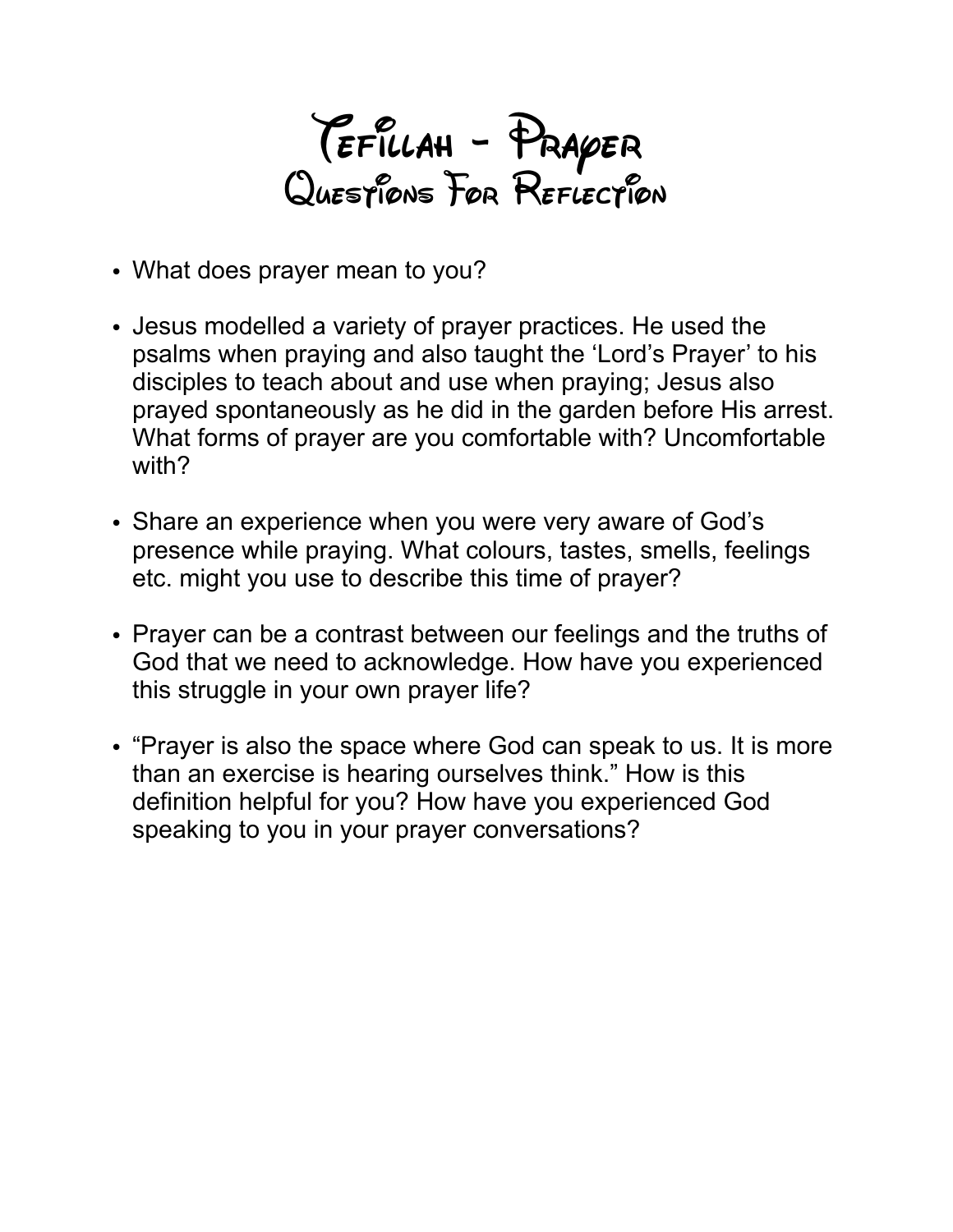## TEFILLAH - PRAYER<br>Activity - Experience (HE Divine Hours

- Go to <http://www.explore> faith.org/prayer/fixed/
- Read about the Divine Hours as described by Phyllis Tickle.
- Click on the time zone you are located in.
- Pray the Divine Hour prayer that is provided.
- Set aside a specific time daily to visit this website and offer the prayer that is provided for that time and that day. Is this a practice of prayer that enhances your conversation with God?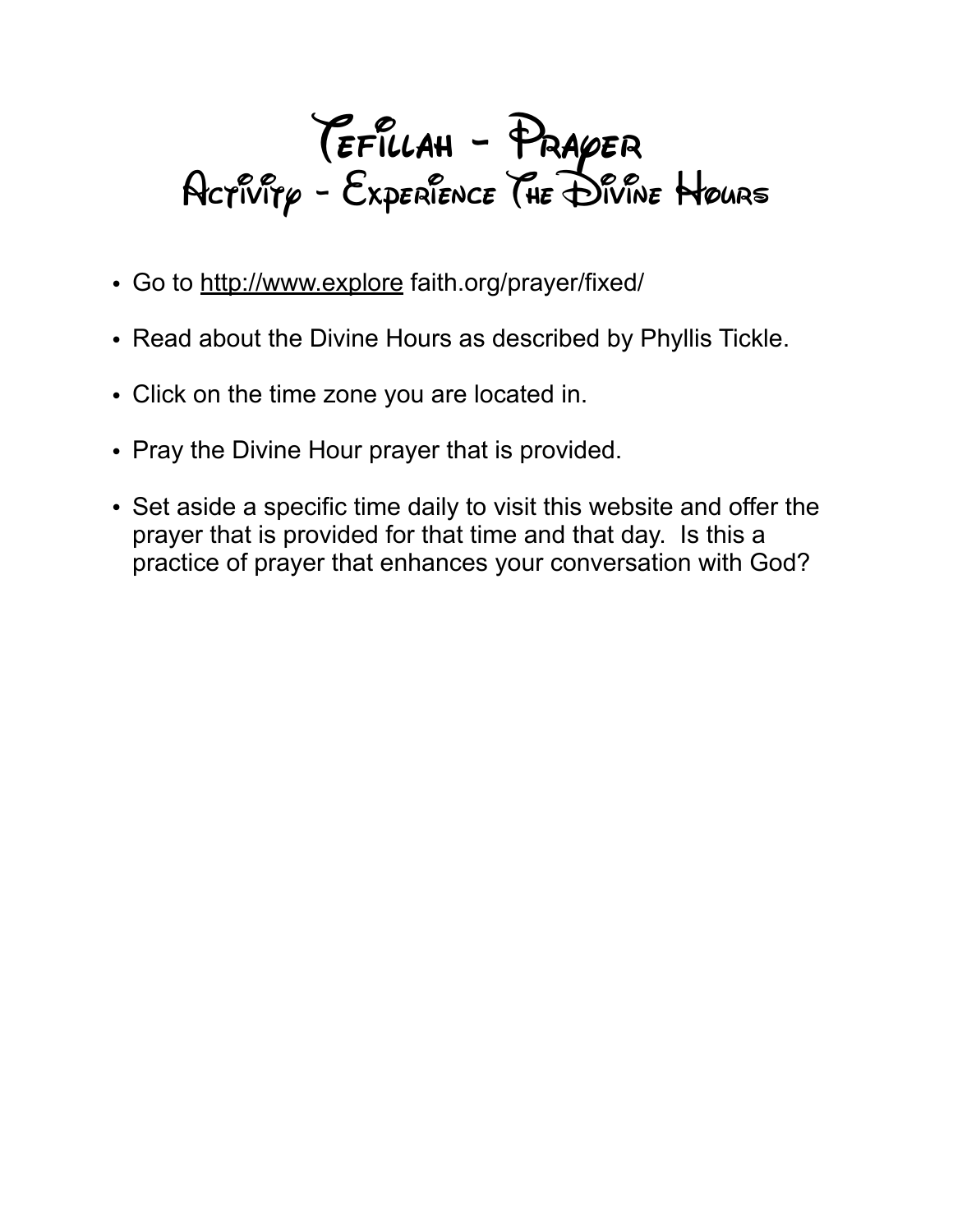

- Psalm 23 has provided comfort in fearful times through the ages. Meditate on and pray this psalm while making a beaded bracelet with specific beads which represent the 'colours' of this psalm.
- Cut a piece of stretchy jewelry cord approximately one foot in length. Tie one end to a pencil so the beads won't fall off as you place them on the cord.
- Using the copy of Psalm 23 provided, pray this Psalm while pausing to meditate on each portion of the psalm as you place the appropriate coloured bead on your bracelet cord. Feel free to place metal spacing beads in between coloured beads as you wish.
- Tie off your bracelet and take your copy of Psalm 23 home with you to continue to repeat the prayer counting off the beads as you go.

## **Psalm 23**

The Lord is my shepherd (opaque white), I shall not want. He makes me lie down in green pastures (emerald), He leads me beside still waters (sapphire blue), he restores my soul. He guides me in the paths of righteousness (crystal) for His name's sake. Even though I walk through the valley of the shadow of death (jet black). I will fear no evil, for you are with me;

Your rod and your staff (dark topaz) they comfort me.

You prepare a table before me in the presence of my enemies.

You anoint my head with oil (light topaz), my cup overflows (light amethyst). Surely goodness and love (pink lustre) will follow me all the days of my life, and I will dwell in the house of the Lord forever.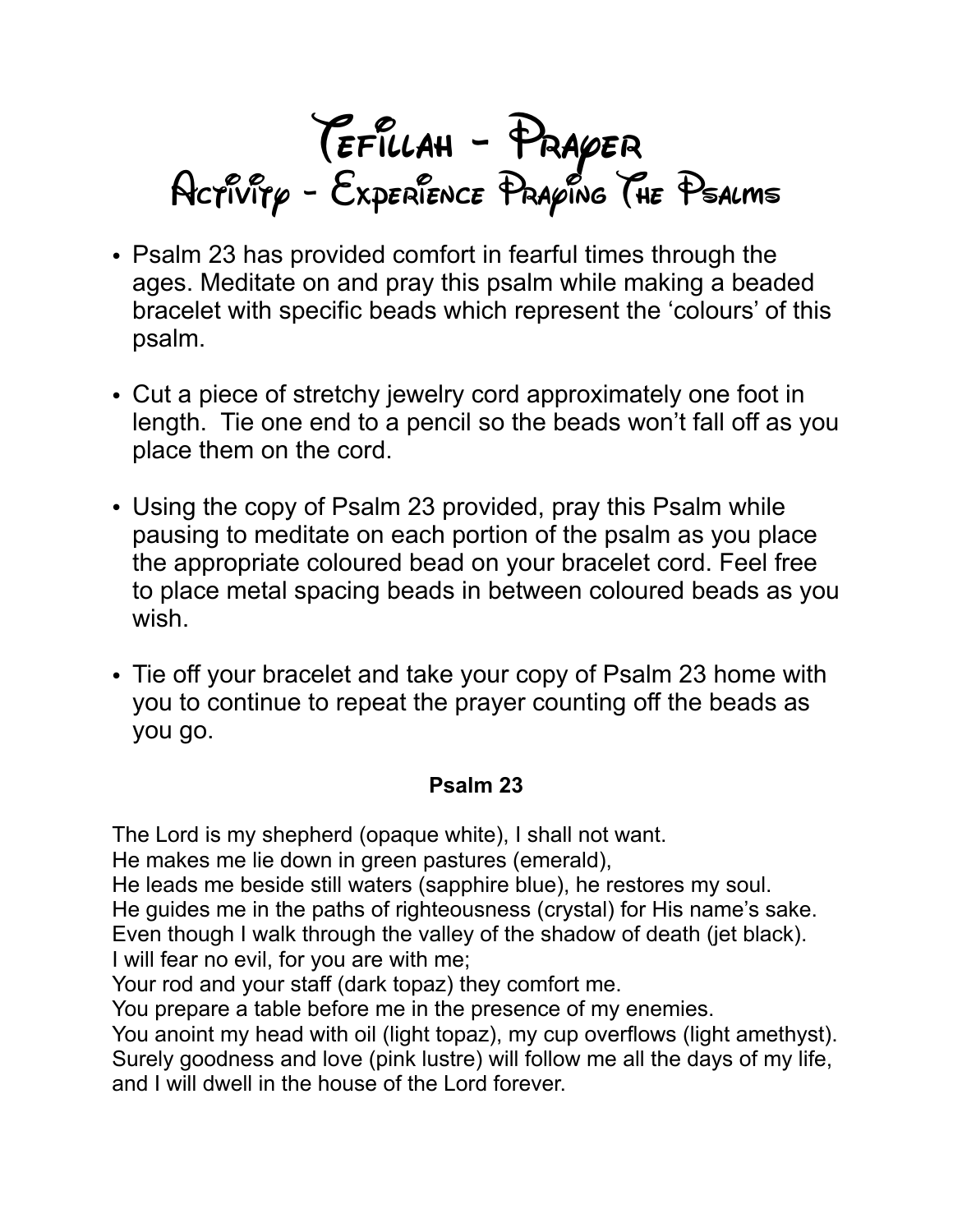TEFILLAH - PRAYER<br>Activity - Praying In Colour

Do you ever feel antsy and fidgety when you try to be still and pray? Our words make great prayers. But words don't always seem to be there when we need them most. Praying without words is another option. But what do you do if you're not using words. How do you get quiet and listen to what God might say? Or, as the writer of Kings 19:12 might ask, "How do you hear the 'still small voice' or the 'gentle whisper' of God?"

For some children and adults 'doodling' helps shape a prayer to God. Try out the practice of 'Praying in Colour.'

- Stretch your arms, take several deep breaths, let out a sigh, and/or sit quietly and draw your heart and mind to God.
- Grab a piece of paper and start in the centre. With a black marker draw a lime-sized shape in the middle of the page - it could look like a cloud, a box, a leaf, a many-sided shape. Write one of the names for God that you particularly like to use inside or near the shape you drew. When we write our name for God we ask God to be present with us in our prayer. If your mind begins to wander try saying your name for God over again in silence, or out loud.
- Pick out some markers/pencil crayons and add some details to your drawing - dots, circles, squiggles. Let your hand take your mind for a walk. Think of each mark as time you spend with God in prayer. Feel God's presence and share your thoughts with God as you draw. Draw around your name for God until the picture feels finished. Colour in the the picture.